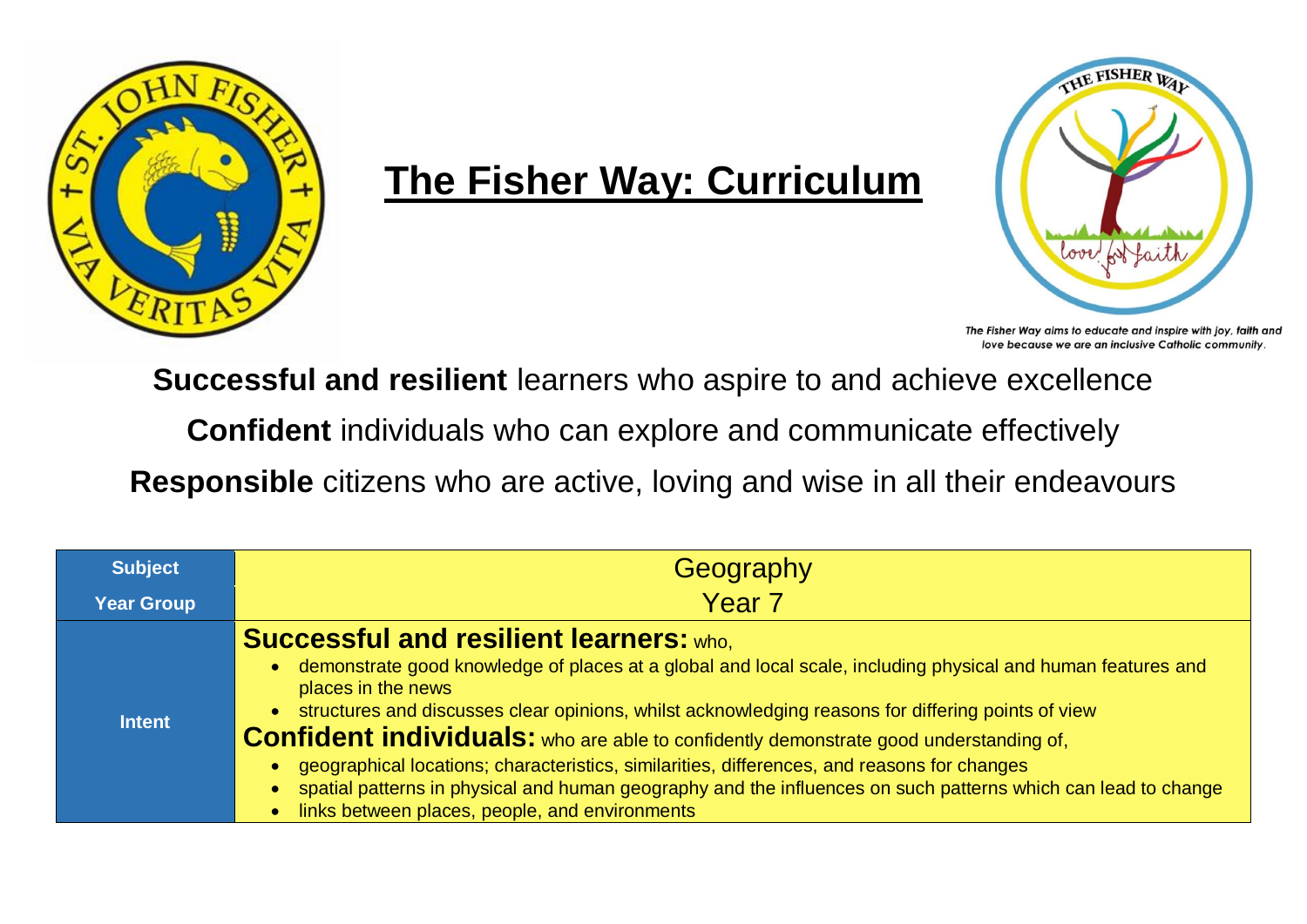|                                      | Responsible citizens: who develop and demonstrate,<br>lasting awareness of the world around us<br>$\bullet$<br>sensitivity and empathy towards all others<br>$\bullet$<br>tolerance and independent thinking<br>$\bullet$<br>preparedness for an active citizen's role in a changing world<br>$\bullet$                                                                                                                                                                                                                                                                                                                                                                                                                                                                                                                                                                                                                                                                                                                                                                                                                                                                                                                                                                                                                                                                                                                                                                    |                                                                                            |                                                                                            |                                                                                                                               |                                                                                            |                                                                                               |  |  |
|--------------------------------------|----------------------------------------------------------------------------------------------------------------------------------------------------------------------------------------------------------------------------------------------------------------------------------------------------------------------------------------------------------------------------------------------------------------------------------------------------------------------------------------------------------------------------------------------------------------------------------------------------------------------------------------------------------------------------------------------------------------------------------------------------------------------------------------------------------------------------------------------------------------------------------------------------------------------------------------------------------------------------------------------------------------------------------------------------------------------------------------------------------------------------------------------------------------------------------------------------------------------------------------------------------------------------------------------------------------------------------------------------------------------------------------------------------------------------------------------------------------------------|--------------------------------------------------------------------------------------------|--------------------------------------------------------------------------------------------|-------------------------------------------------------------------------------------------------------------------------------|--------------------------------------------------------------------------------------------|-----------------------------------------------------------------------------------------------|--|--|
| <b>Narrative</b>                     | Geography in Year 7 is intended to build on and consolidate KS2 experiences and stimulate interest and enthusiasm for<br>geography. Local places and distant places are studied, skills are developed, and physical and human topics are studied.<br>Students come to St John Fisher Catholic College with varying experiences of KS2 Geography. Firstly, therefore, topics<br>are designed to develop students' awareness and enjoyment of geography, competence in basic skills, their existing<br>geographical knowledge and understanding and help them develop a 'personal geography' and appreciation of place.<br>('How does a geographer study the world?', 'How do geographers use maps?' and 'Fantastic Places' units).<br>Secondly, students are encouraged to develop their knowledge of places and geographical features, their understanding<br>of conditions, processes and interactions and their competence in geographical enquiry ('What makes weather and<br>climate so extreme?', 'India: What are the opportunities and challenges for the future?' and 'Is Our Place a Good<br>Place' units).<br>The intent is to provide a varied experience of geography including geographical skills, human, physical and<br>environmental geography. This provides the students with the opportunity to develop knowledge and understanding of a<br>variety of world locations (at different scales from local to global) and geographical and enquiry skills. |                                                                                            |                                                                                            |                                                                                                                               |                                                                                            |                                                                                               |  |  |
| <b>Half term</b>                     | <b>Autumn 1</b>                                                                                                                                                                                                                                                                                                                                                                                                                                                                                                                                                                                                                                                                                                                                                                                                                                                                                                                                                                                                                                                                                                                                                                                                                                                                                                                                                                                                                                                            | <b>Autumn 2</b>                                                                            | <b>Spring 1</b>                                                                            | <b>Spring 2</b>                                                                                                               | Summer 1                                                                                   | <b>Summer 2</b>                                                                               |  |  |
| <b>Knowledge</b><br>(topics studied) | How does a<br>geography study<br>the world?                                                                                                                                                                                                                                                                                                                                                                                                                                                                                                                                                                                                                                                                                                                                                                                                                                                                                                                                                                                                                                                                                                                                                                                                                                                                                                                                                                                                                                | <b>How do</b><br>geographers use<br>maps?                                                  | <b>Fantastic Places</b>                                                                    | <b>What makes</b><br>weather and<br>climate so<br>extreme?                                                                    | <b>India: What are</b><br>the opportunities<br>and challenges<br>for the future?           | Is our place a<br>good place?                                                                 |  |  |
| <b>Key skills</b>                    | <b>Develop</b><br>knowledge<br>relating to a range<br>of places at a<br>variety of scales,                                                                                                                                                                                                                                                                                                                                                                                                                                                                                                                                                                                                                                                                                                                                                                                                                                                                                                                                                                                                                                                                                                                                                                                                                                                                                                                                                                                 | <b>Develop</b><br>knowledge<br>relating to a range<br>of places at a<br>variety of scales, | <b>Develop</b><br>knowledge<br>relating to a range<br>of places at a<br>variety of scales, | <b>Develop</b><br>knowledge relating<br>to a range of places<br>at a variety of<br>scales, extending<br>from local to global. | <b>Develop</b><br>knowledge<br>relating to a range<br>of places at a<br>variety of scales, | <b>Develop</b><br>knowledge<br>relating to a<br>range of places<br>at a variety of<br>scales, |  |  |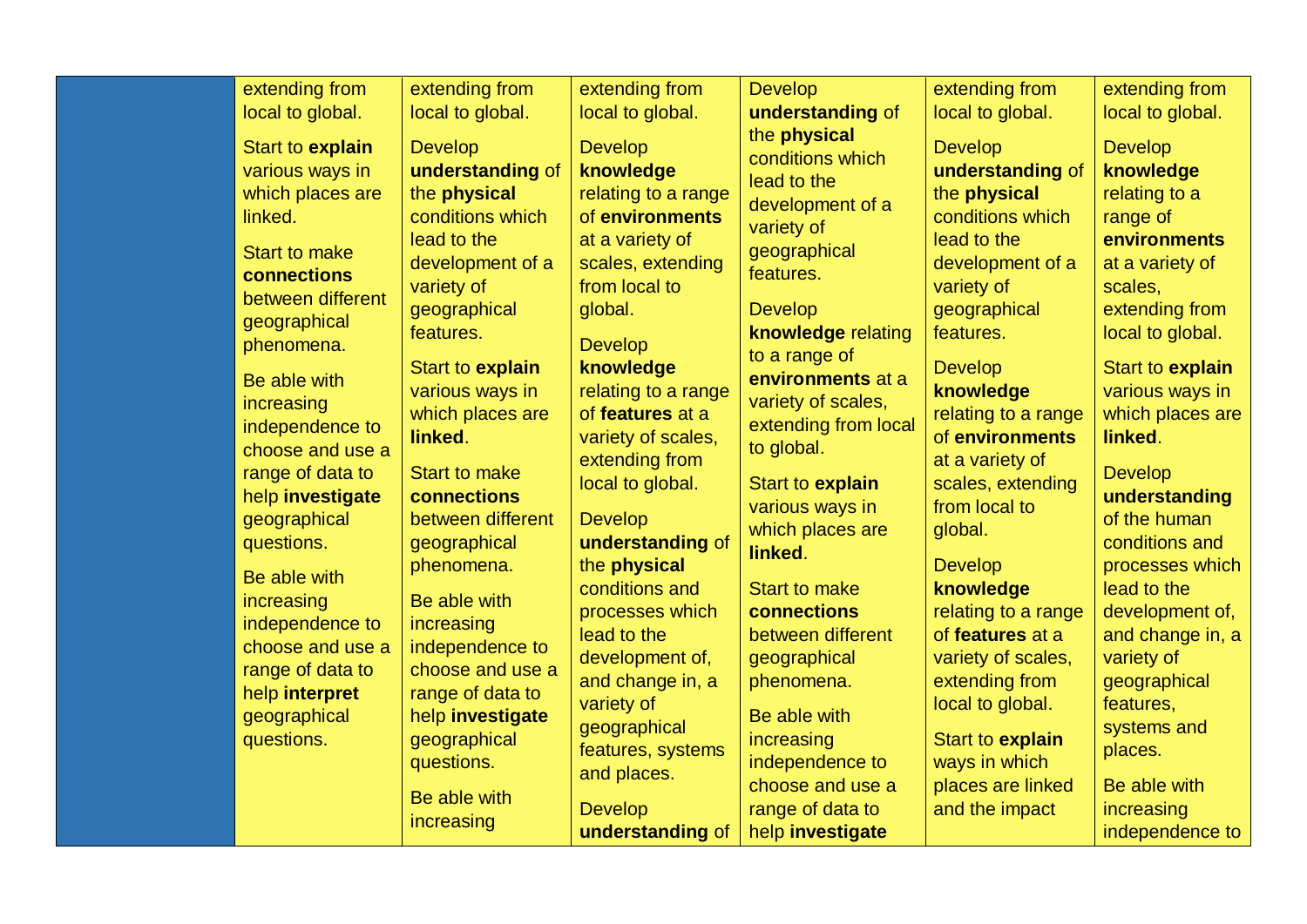|  | independence to  | the human            | geographical       | such links have   | choose and use  |
|--|------------------|----------------------|--------------------|-------------------|-----------------|
|  | choose and use a | conditions and       | questions.         | on people.        | a range of data |
|  | range of data to | processes which      | Be able with       | Start to explain  | to help         |
|  | help interpret   | lead to the          | increasing         | ways in which     | investigate     |
|  | geographical     | development of,      |                    |                   | geographical    |
|  | questions.       | and change in, a     | independence to    | places are linked | questions.      |
|  |                  | variety of           | choose and use a   | and the impact    |                 |
|  |                  | geographical         | wide range of data | such links have   | Be able with    |
|  |                  | features, systems    | to help make       | on                | increasing      |
|  |                  | and places.          | judgements about   | environments.     | independence to |
|  |                  |                      | geographical       | Be able with      | choose and use  |
|  |                  | <b>Start to make</b> | questions.         | increasing        | a wide range of |
|  |                  | connections          |                    |                   | data to help    |
|  |                  | between different    |                    | independence to   | make            |
|  |                  | geographical         |                    | choose and use a  | judgements      |
|  |                  | phenomena.           |                    | wide range of     | about           |
|  |                  |                      |                    | data to help make | geographical    |
|  |                  | Be able with         |                    | judgements        | questions.      |
|  |                  | increasing           |                    | about             |                 |
|  |                  | independence to      |                    | geographical      | Be able with    |
|  |                  | choose and use a     |                    | questions.        | increasing      |
|  |                  | range of data to     |                    |                   | independence to |
|  |                  | help interpret       |                    |                   | choose and use  |
|  |                  | geographical         |                    |                   | a wide range of |
|  |                  | questions.           |                    |                   | data to help    |
|  |                  |                      |                    |                   | draw            |
|  |                  | Be able with         |                    |                   | conclusions     |
|  |                  | increasing           |                    |                   | about           |
|  |                  | independence to      |                    |                   | geographical    |
|  |                  | choose and use a     |                    |                   | questions.      |
|  |                  | wide range of        |                    |                   |                 |
|  |                  | data to help make    |                    |                   | Be able with    |
|  |                  | judgements           |                    |                   | increasing      |
|  |                  | about                |                    |                   | independence    |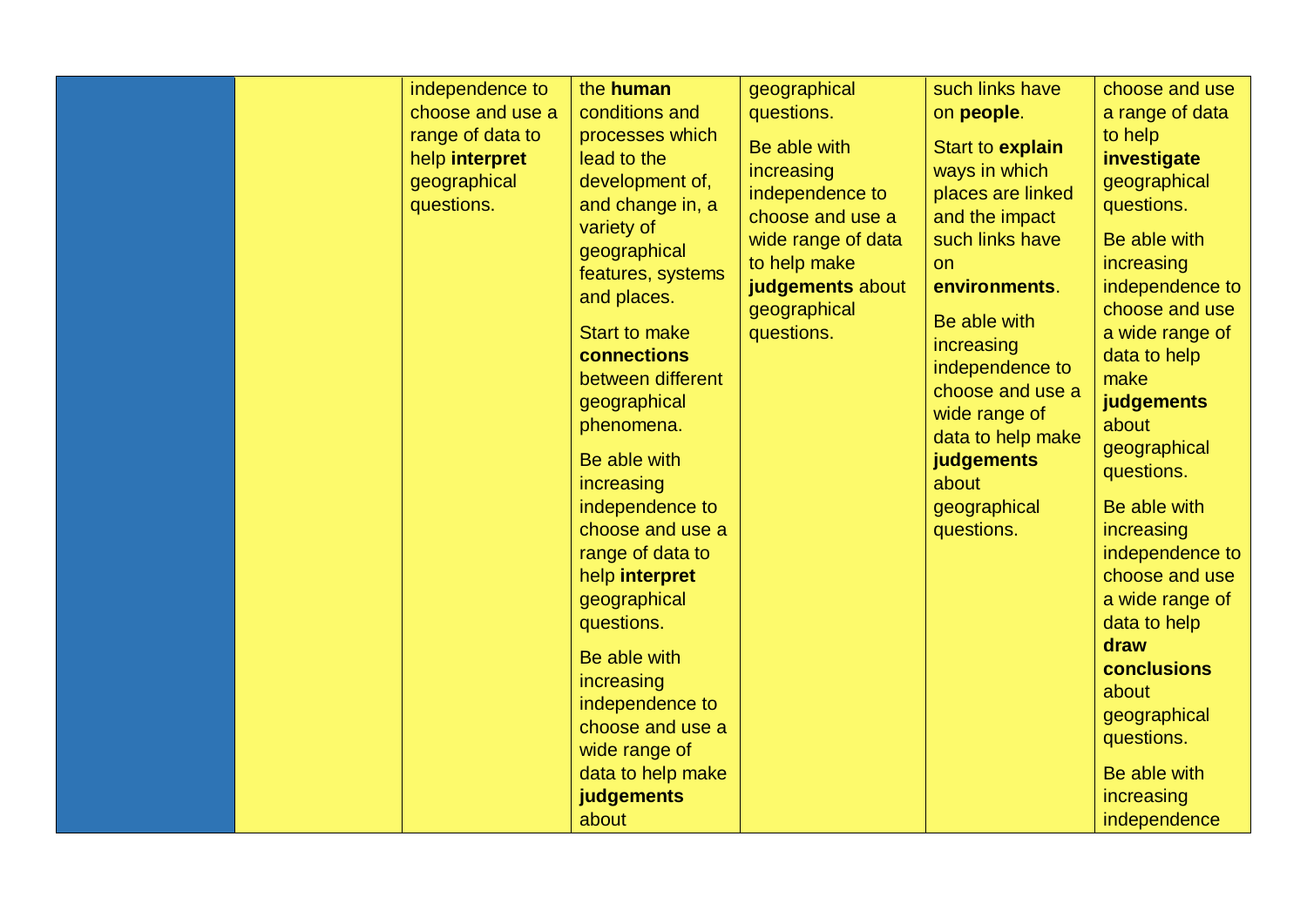|                         |                                                                                                                                |                                                                                                                              | geographical<br>questions.<br>Be able with<br>increasing<br>independence to<br>choose and use a<br>wide range of<br>data to help draw<br>conclusions<br>about<br>geographical<br>questions.<br>Be able with<br>increasing<br>independence to<br>express and<br>engage with<br>different points<br>of view about<br>geographical<br>questions. |                                                                                                                                                                                                                       |                                                                                                                                                          | to express and<br>engage with<br>different points<br>of view about<br>geographical<br>questions.                                                        |
|-------------------------|--------------------------------------------------------------------------------------------------------------------------------|------------------------------------------------------------------------------------------------------------------------------|-----------------------------------------------------------------------------------------------------------------------------------------------------------------------------------------------------------------------------------------------------------------------------------------------------------------------------------------------|-----------------------------------------------------------------------------------------------------------------------------------------------------------------------------------------------------------------------|----------------------------------------------------------------------------------------------------------------------------------------------------------|---------------------------------------------------------------------------------------------------------------------------------------------------------|
| <b>Cultural capital</b> | <b>Opportunity to</b><br>study different<br>parts of the world<br>at different<br>scales, atlas use,<br>personal<br>geography. | Opportunity to<br>study the use of<br>OS maps, link to<br>local area, links<br>between local<br>area and the<br>wider world. | Awe and wonder,<br>opportunity to<br>study variety of<br>different places,<br>opportunity for<br>visual impact,<br>widening<br>knowledge of the<br>world.                                                                                                                                                                                     | Opportunity to study<br>a topic that is<br>directly relevant to<br>students' daily lives<br>including the<br>complex concepts<br>responsible for our<br>weather, locational<br>knowledge, weather<br>in other places, | Opportunity for an<br>in-depth study of<br>a (possibly)<br>unfamiliar country<br>and culture, study<br>of place,<br>development of<br>spatial coherence, | <b>Based on own</b><br>understanding,<br>opportunity for<br>independence,<br>link to locality,<br>opportunity for<br>opinion, writing<br>for a purpose, |